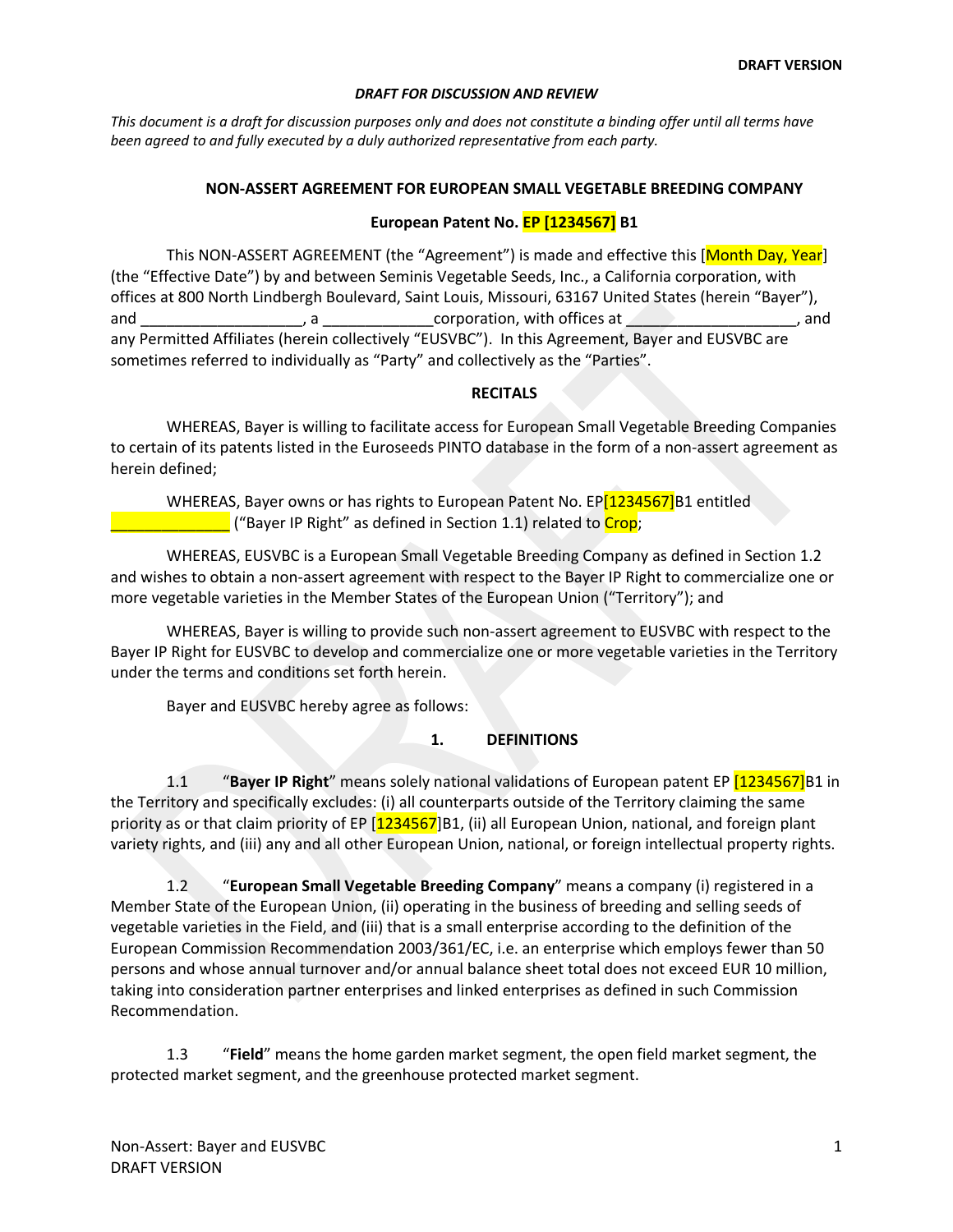*This document is a draft for discussion purposes only and does not constitute a binding offer until all terms have been agreed to and fully executed by a duly authorized representative from each party.*

1.4 "**PINTO**" means the online database of EuroSeeds (https://euroseeds.eu/pinto-patentinformation-and-transparency-on-line/), where the acronym PINTO stands for "Patent Information and Transparency On-line".

1.5 "**Product**" means a commercial variety of Crop created by EUSVBC using conventional breeding methods and without the use of marker assisted selection, gene editing, transformation, or similar methods, and covered by the Bayer IP Right. A Product may not be the same as, essentially derived from, or produced by backcrossing, selecting from, or selfing a Bayer variety.

1.6 "**Territory**" means a Member State of the European Union.

# **2. NON-ASSERT COVENANT**

2.1 Non-assert. Bayer hereby covenants, and EUSVBC hereby accepts, on and subject to the terms and conditions set forth in this Agreement, not to assert the Bayer IP Right against EUSVBC during the Term for breeding, making, using, developing, producing, having produced, offering to sell, and selling a Product by EUSVBC in the Territory in the Field.

2.2 Dealers, Distributors, Customers. The non-assert set forth in Section 2.1 includes the limited right for EUSVBC to (i) contract with a third party to produce seed of a Product in the Territory solely as set forth in this Agreement and for the benefit and use by EUSVBC; (ii) contract with a third party to promote, sell, commercialize, or distribute a Product in the Territory in the Field solely as set forth in this Agreement and for the benefit of EUSVBC; and (iii) permit customers who legally purchase a Product in the Territory to plant the seed or a transplant from the seed in the Territory in the Field to produce a crop.

2.3 Limits. Except for the non-assert as set forth in Sections 2.1 and 2.2, EUSVBC shall have no rights to the Bayer IP Right and shall not license, practice, assign, use, or sublicense the Bayer IP Right. The non-assert does not apply outside the Territory or outside the Field and EUSVBC shall not have the right to import a Product into the Territory or export a Product from the Territory. This Agreement provides no rights or licenses to any seed, varieties, germplasm, material, other patents, plant variety rights, identity marks, service marks, trademarks, or other rights of Bayer. All proprietary rights are hereby reserved by Bayer.

# **3. OBLIGATIONS OF EUSVBC**

3.1 Reporting on status of European Small Vegetable Breeding Company. Based on the prior year financial figures from January  $1<sup>st</sup>$  to December 31 $<sup>st</sup>$  of a given year, EUSVBC shall report once every</sup> calendar year to Bayer about its status as a European Small Vegetable Breeding Company by declaring on honor whether its company structure still meets the requirements set forth in Section 1.2. Such report shall be made using the declaration form attached as Annex 1, which shall be sent to Bayer no later than March 31 $<sup>st</sup>$  every year following the applicable year. Bayer may reasonably request and EUSVBC shall</sup> promptly provide documentation to verify the status of EUSVBC as a European Small Vegetable Breeding Company.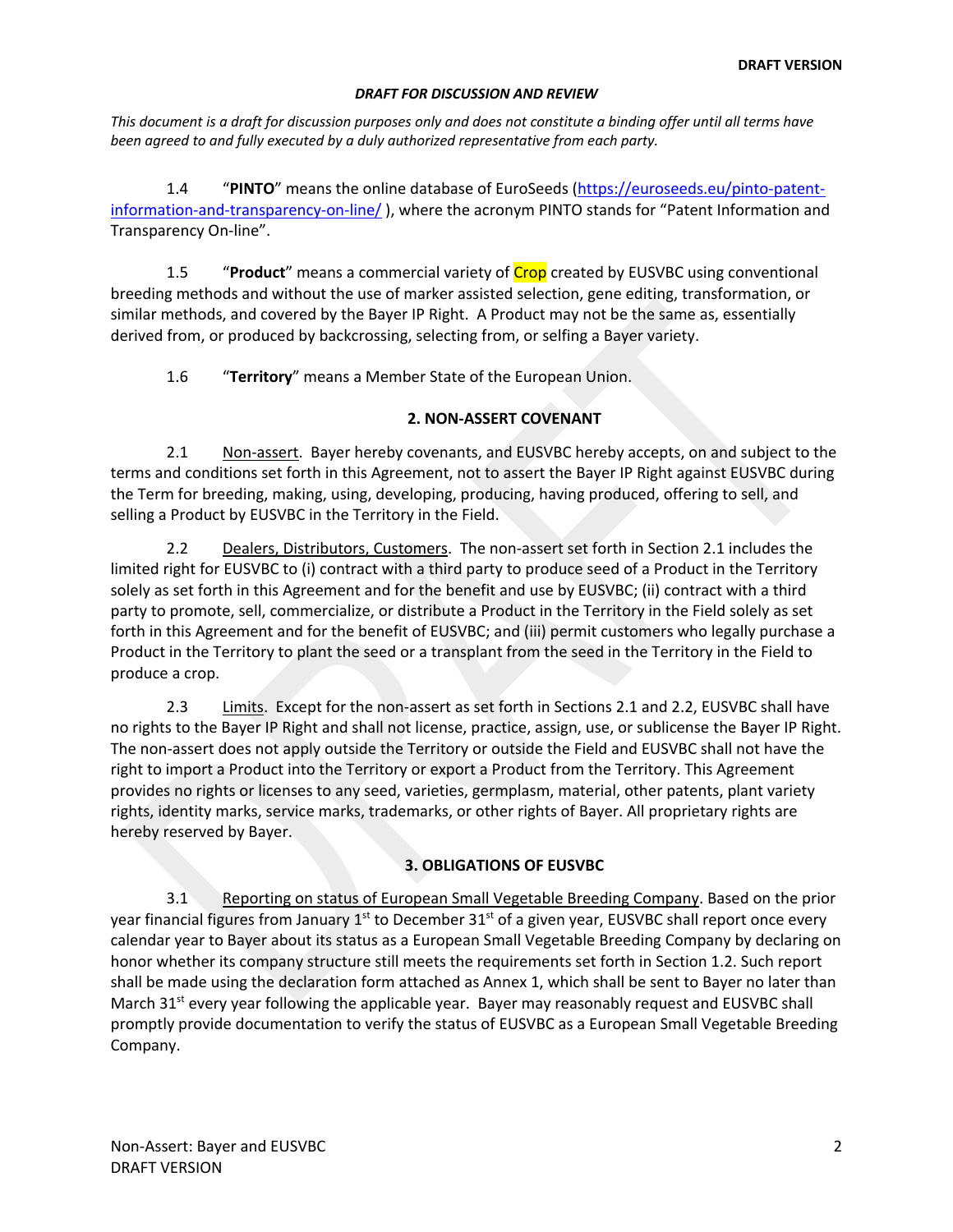*This document is a draft for discussion purposes only and does not constitute a binding offer until all terms have been agreed to and fully executed by a duly authorized representative from each party.*

3.2 Disqualification as a European Small Vegetable Breeding Company. EUSVBC shall promptly notify Bayer when and if EUSVBC no longer qualifies as a European Small Vegetable Breeding Company according to the definition set forth in Section 1.2 or in the event the following occurs: (a) EUSVBC together with any partner or linked enterprises as defined in the European Commission Recommendation 2003/361/EC, generates an annual turnover or annual balance sheet total above EUR 10 million, or has a number of employees above 50 persons, for two consecutive years, during which no acquisition event described under (b) has occurred; or (b) EUSVBC incorporates one or more new partner or linked enterprise in a given year, either by acquiring, or being acquired by, a third party, which acquisitions leading to EUSVBC, together with its partner or linked enterprises, generating a proforma annual turnover or annual balance sheet total above EUR 10 million, or a number of employees above 50 persons, in such given year.

3.3 Notification of Product and Inclusion in PINTO. EUSVBC shall notify Bayer, in writing, prior to commercialization of a Product and include the name(s) of the Product and the names(s) of the entities or Permitted Affiliates authorized to sell the Product. EUSVBC shall include a Product and the Bayer IP Right in PINTO. EUSVBC shall use its own branding with the Product and shall not include any reference to Bayer or its affiliates.

3.4 Notice of Infringement. As reasonably possible, EUSVBC shall promptly notify Bayer of any known infringement, suspected infringement, or potential infringement of the Bayer IP Right by any third party.

3.5 Royalty Bearing License. EUSVBC may request a royalty-bearing, non-transferable, nonexclusive license from Bayer to (i) the Bayer IP Rights after disqualification according to Section 3.2 and as set forth in Section 4.2; (ii) other intellectual property related to Product; or (iii) for rights outside the Territory. To the extent possible, Bayer agrees to negotiate with EUSVBC, in good faith, for a nonexclusive, non-transferable, royalty bearing license with fair and reasonable royalty terms.

# **4. TERM AND TERMINATION**

4.1 Term. The term of this Agreement shall begin on the Effective Date and shall continue until (i) the date of expiry of the Bayer IP Right; or (ii) the date set forth in Section 4.2 with respect to a disqualification under Section 3.2, unless earlier terminated as set forth in Section 4.3 ("Term"). Expiration or termination shall not relieve EUSVBC of any obligation accruing prior to or continuing after such expiration or termination. Upon expiration or termination, the provisions set forth in this Agreement shall immediately terminate.

4.2 Expiration under Section 4.1(ii). Upon written request from EUSVBC within thirty (30) days of the disqualification as set forth in Section 3.2, to the extent possible, Bayer agrees to negotiate with EUSVBC, in good faith, for a non-exclusive, non-transferable, royalty-bearing license to the Bayer IP Right with fair and reasonable royalty terms. In the absence of a written request from EUSVBC, the Term will expire thirty (30) days after the date on which EUSVBC no longer qualifies as a European Small Breeding Company as set forth in Section 3.2. To the extent EUSVBC makes a written request to Bayer,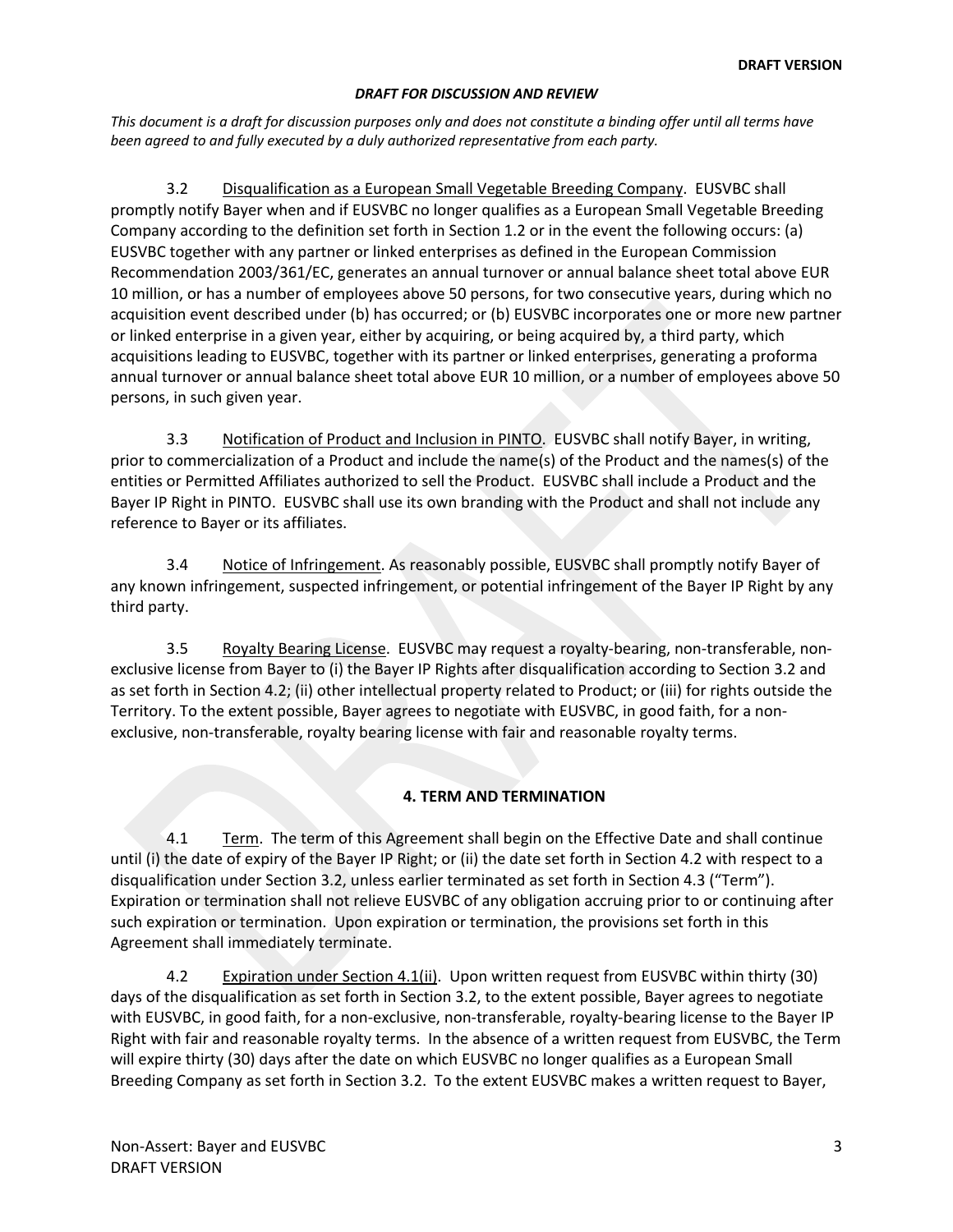*This document is a draft for discussion purposes only and does not constitute a binding offer until all terms have been agreed to and fully executed by a duly authorized representative from each party.*

the Term will expire ninety (90) days after receipt of the written request. Upon expiration, the provisions set forth in this Agreement shall immediately terminate.

4.3. Early Termination. Bayer may immediately terminate this Agreement if (i) EUSVBC commits a material breach of its obligations under this Agreement and EUSVBC fails to cure such breach within sixty (60) days from written notice; (ii) EUSVBC becomes bankrupt, is insolvent, or has a custodian, receiver, or trustee appointed; or (iii) EUSVBC is disqualified under Section 3.2, subject to Section 4.2. Upon termination, the provisions set forth in this Agreement shall immediately terminate.

# **5. REPRESENTATIONS, WARRANTIES AND LIABILITY**

5.1 EUSVBC. EUSVBC represents and warrants that it is a European Small Vegetable Breeding Company and that EUSVBC is an entity duly organized, validly existing, and in good standing under the laws of **with the laws** with full power and authority to execute and deliver this Agreement and to perform its obligations hereunder.

5.2 Bayer. Bayer represents and warrants that Bayer has sufficient rights to the Bayer IP Right to the extent required for the non-assert in this Agreement. Except for the express warranty set forth above, the covenant is provided AS IS, WHERE IS, with all faults. Bayer makes no other representations or warranties, express or implied, and expressly disclaims all other warranties, express or implied, including, but not limited to, warranties of performance, fitness for a particular purpose, or non-infringement with respect to third party rights. In no event shall Bayer be liable for any indirect, special, or consequential damages of any kind.

5.3 Liability. EUSVBC shall be liable and shall assume and bear any and all risks and liability in connection with EUSVBC's actions or failures to act under this Agreement, with respect to a Product, or any other activities of EUSVBC.

# **6. MISCELLANEOUS**

6.1 Assignment and Affiliates. This Agreement shall be binding and inure to the benefit of the Parties and their permitted successors and assignees. This Agreement may not be assigned, sold, transferred, or otherwise disposed of by EUSVBC, by asset sale, operation of law, or otherwise, without the prior written consent of Bayer, which shall not be unreasonably withheld to the extent the assignee qualifies as a European Small Vegetable Breeding Company. For any intended assignment that would transfer the Agreement to a third party not qualifying as European Small Vegetable Breeding Company, Section 4.2 shall apply. EUSVBC shall give Bayer prompt notice of the assignment. EUSVBC shall disclose to Bayer the name of affiliates involved in activities under this Agreement ("Permitted Affiliates"), and EUSVBC shall be liable for acts or omissions of such Permitted Affiliates.

6.2 Compliance with Laws. The Parties agree to comply with all national, international, federal, national, and state laws applicable to this Agreement and the performance thereof including any seed laws.

6.3 Relationship of Parties. The Parties acknowledge that this Agreement does not create a joint venture, partnership, or the like between them. A Party shall not be deemed or construed to be a partner, agent, or representative of the other Party.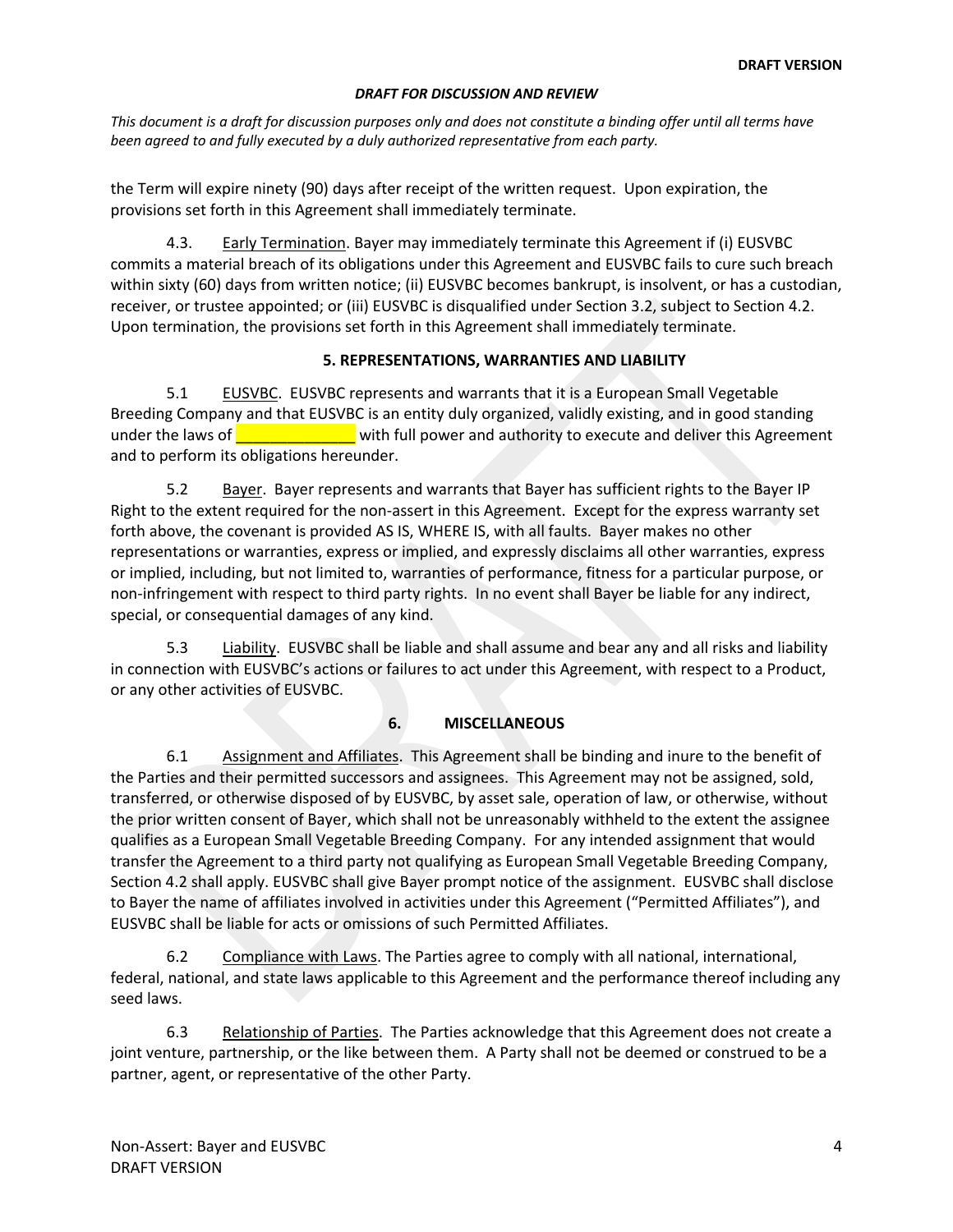*This document is a draft for discussion purposes only and does not constitute a binding offer until all terms have been agreed to and fully executed by a duly authorized representative from each party.*

6.4 Counterparts and Electronic Signature. This Agreement may be executed in two or more counterparts, each of which shall be deemed an original and which together will constitute one instrument. Signatures may be validly delivered by original signature or electronic signature system, including DocuSign, and all such signatures may be used for any and all purposes for which an original signature may have been used.

IN WITNESS WHEREOF, the Parties caused this Agreement to be executed by their duly authorized and empowered representatives.

**Bayer** Date:

**EUSVBC** Date:

Name: Title:

**\_\_\_\_\_\_\_\_\_\_\_\_\_\_\_\_\_\_\_\_\_\_\_\_\_\_\_**

**\_\_\_\_\_\_\_\_\_\_\_\_\_\_\_\_\_\_\_\_\_\_\_\_\_\_\_** Name: Title: